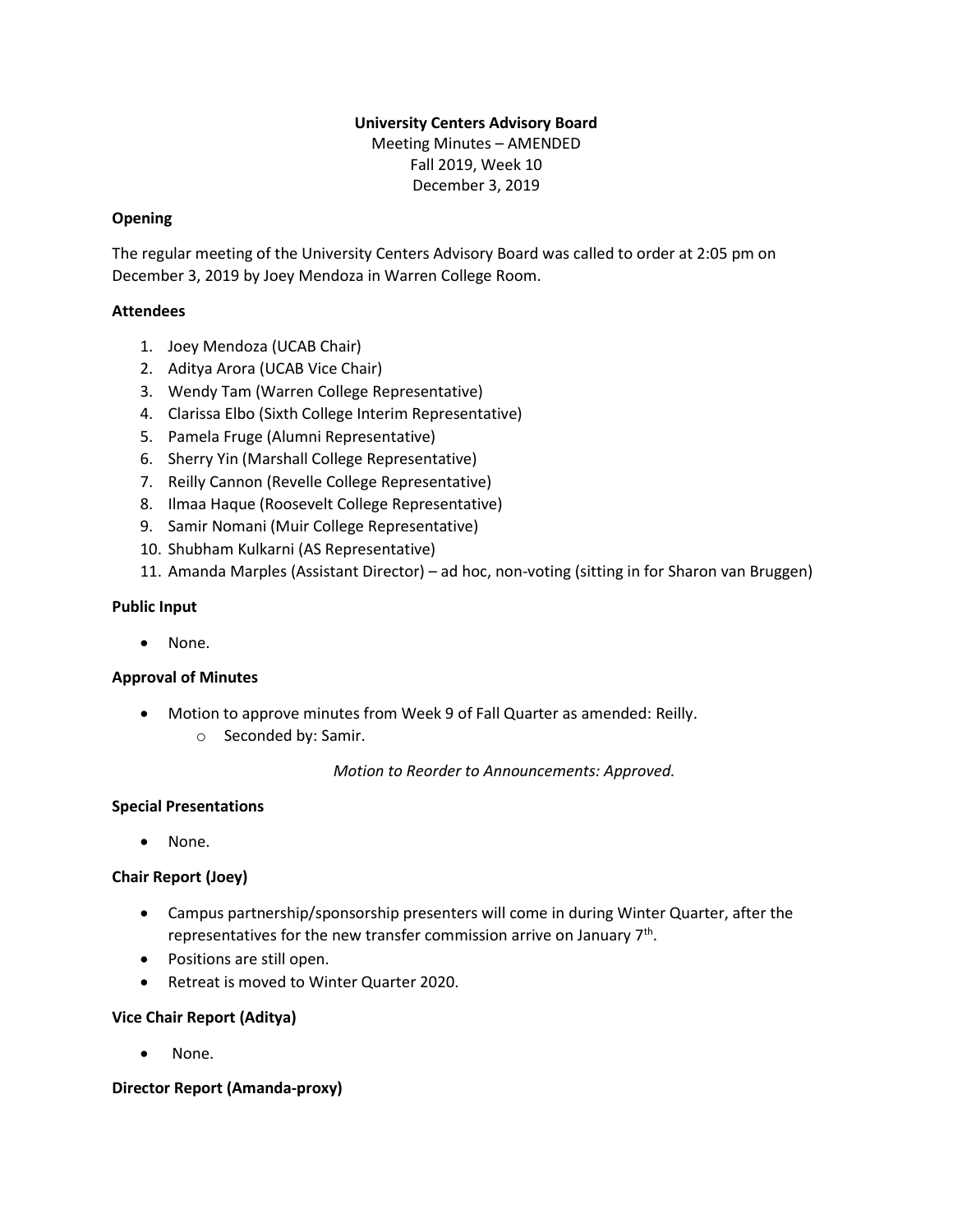- Amanda: No report, however accepting any questions on Sharon's behalf.
	- $\circ$  Joey: Are there any updates on the numbers for the cost to run the marquee for a year?
	- o Amanda: Do you want to include student worker numbers?
	- $\circ$  Joey: All of it. We need comprehensive numbers so we can create a good budget.
	- o Amanda: Not yet, will get back to you.

## **New Business**

- UCAB Charter Amendment (UCAB Rules Committee)
	- o Change: Make the amendment process easier.
		- Will be worked on over break and inform everyone on the rest of the amendments next meeting.
	- o Amendment: Having A.S. and G.S.A. part of the process to amend the charter is unnecessary and time-consuming.
		- Proposed Change: Two consecutive meetings to approve of amendment.
			- Ilmaa: Would this amendment still have to go through A.S. and G.S.A.? o Joey: Yes.
			- Shubham: Why propose 2 consecutive meetings over a 2/3 vote?
				- o Reilly: It gives representatives time to get feedback from constituents.
				- o Aditya: It also works because if you're absent for one meeting then you can attend the other.
				- o Joey: We could make it one meeting, it's still up for debate.
			- Shubham: 2/3 vote is already a high threshold. Two meetings do not seem necessary and simply delays the process. Changes would take a while to happen.
			- Joey: Alright, considering your points, we now change the proposed change from two meetings to a 2/3 vote of UCAB members.

*Move to approve changes in proposed amendment: Approved.*

*Move to approve proposed legislation: Approved.*

*Motion Passes 9-1.*

## **Member Reports**

- Reilly: Starting January, studying in Rome, no longer on the board.
	- o Joey: Appreciate all your hard work and effort, good luck in Rome.

#### **Old Business**

- Price Center Marquee Discussion
	- $\circ$  Joey: A question brought up by Sharon previously has been left unanswered so far: why would we let UCSD partners like Lyft advertise and not our vendors, since vendors support the school as well and allow us to operate? Some students, contrary to belief, want to see ads about lunch specials.
		- Reilly: Tenants can advertise, but students should have priority.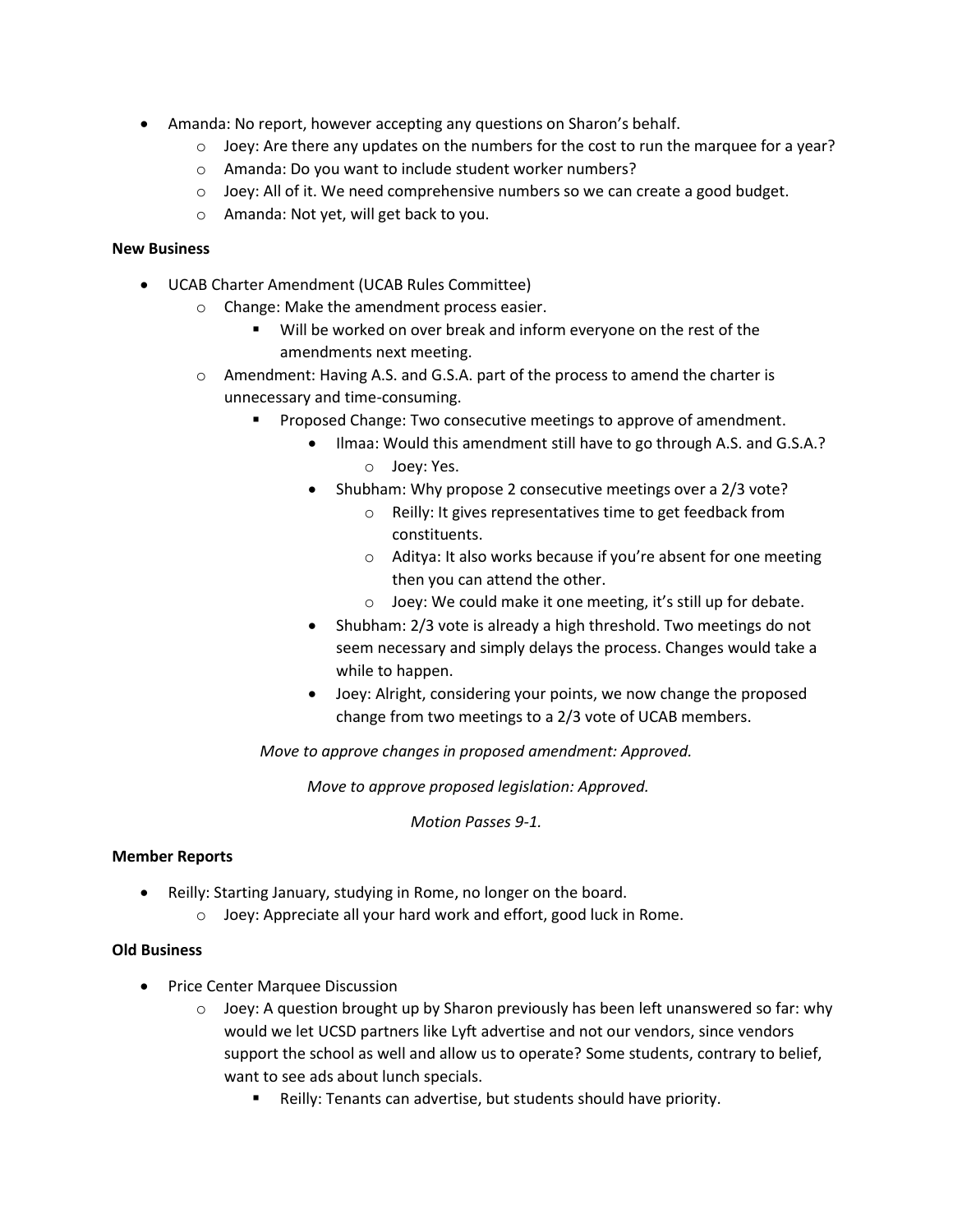- Ilmaa: Vendors could be advertised and benefit students. For example, Tapioca Express has deals on Tuesday that I haven't heard about until today. Would there be a way to show specific ads for specific days?
- **E** Amanda: It is programmable into the system. However overall, most vendors here have Tuesday specials.
- $\circ$  Joey: Tuesday is important because we have farmer's markets and it takes away from the profit of PC vendors. On a side note, people don't really look at the marquee. Therefore, what advertising methods do you believe work the best on attracting the attention of students?
	- Ilmaa: The UCEN coupon book. We could find ways to distribute them, maybe scatter some on PC tables. Also, we could move away from coupons that provide a monetary value and move towards a weekly discount or discounts related to the time of the day, such as happy hour discount methods.
	- Aditya: Better coupons would be good.
		- Amanda: It has been a struggle working with the vendors. So far, we have been very unsuccessful in creating any big changes.
		- Joey: It is understandable why vendors are unwilling to give better deals. They have bills to pay. The idea of weekly discounts has good potential.
		- Amanda: Agreed, for the Loft, we've been doing different things per day. Like, Friday French fries.
	- Wendy: In addition, we could advertise the discounts outside of school and put them in the coupon book as well.
		- Joey: Coupon book is also updatable and changeable by quarter.
		- Pamela: Other vendors around the UTC area also give student discounts so it's nice to have a compiled resource list.
	- Joey: Please ask your constituents: Do they feel overwhelmed with all the advertisements and prefer a quieter and more peaceful student center? Or is this level of advertisement acceptable?

# **Open Forum**

- Joey: Special Projects Fund.
	- o Any new ideas for the Special Projects Fund? There was talk about the lack of practice spaces for the arts throughout campus. We can do a simple cool project, such as making the mirror more reflective for specific well-lit outdoor areas so various dance groups can practice there.
		- Samir: Can dance groups sign up for these spaces?
		- Joey: It's undecided, but the space could be first come first serve.
		- **EXECO SAMIR:** Could we implement a system and have dance groups allowed to reserve this space?
		- Joey: Most of the time, reservation programs must be created in-house. It takes a lot of money and people-power to do so. A dance group can't simply reserve a space. You must be taking a dance class and reserve through the department to reserve a dance room. Mostly because it's limited space, but also because it's